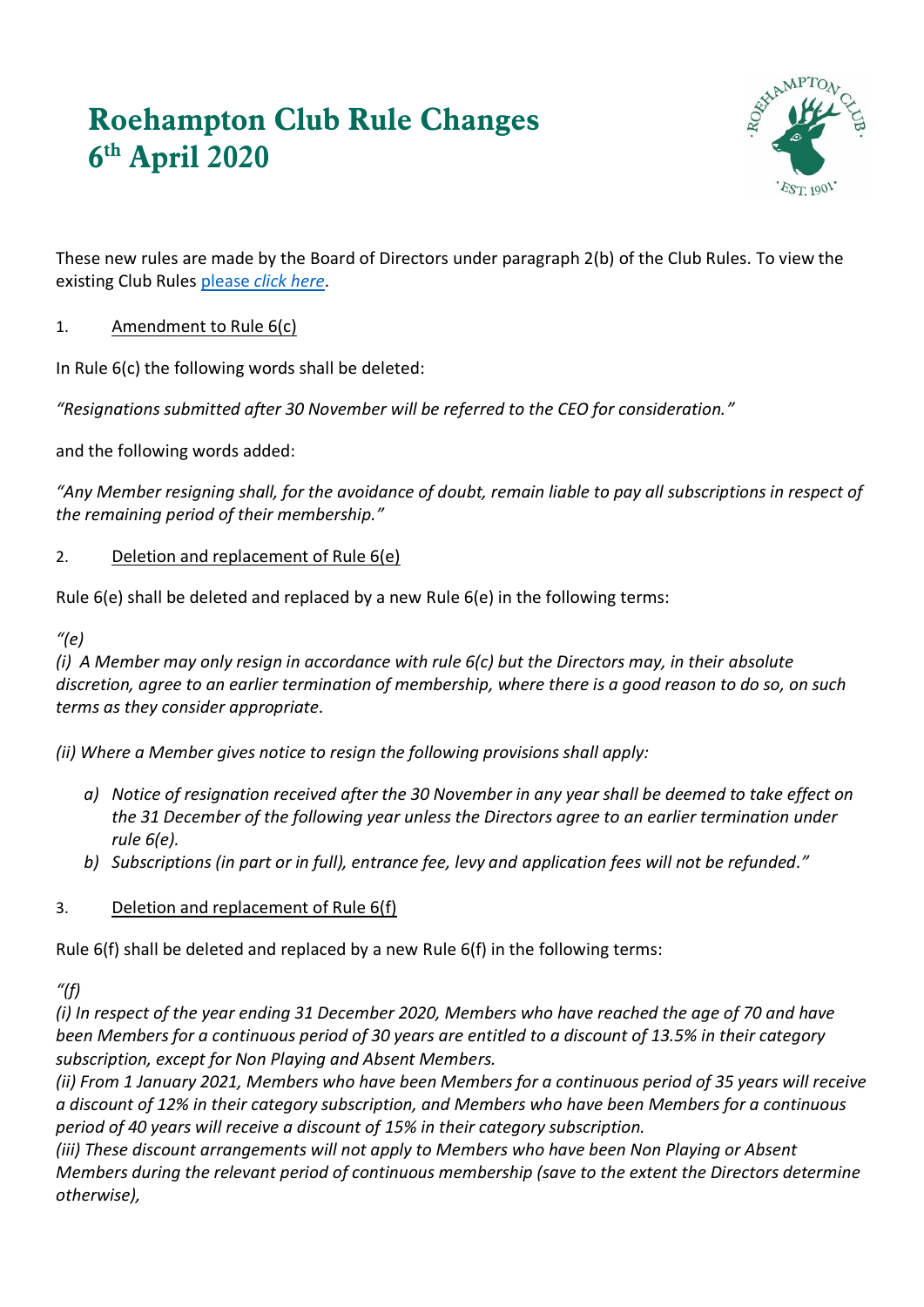*(iv) Other than years in which the discount referred to in rule 3(g)(ii) applies, only years of membership during which full adult subscriptions have been payable shall count for the purpose of 3(g)(ii) (v) The Directors may in their absolute discretion withdraw these discounts for any period or indefinitely from any Member who has at any time been in breach of these Rules or against whom a complaint has been upheld."*

# 4. Deletion and replacement of Rule 8(c)

Rule 8(c) shall be deleted and replaced by a new Rule 8(c) in the following terms:

*"(c) If any payment due to the club from a Member is more than 28 days overdue, the Club may serve seven days written notice on the relevant Member and (if any sum remains outstanding on the expiry of that notice) the Directors may (without prejudice to the right to exercise any other power under these rules) by further written notice or notices:*

- *(i) suspend the Member from some or all use of Club facilities until all sums outstanding are paid; and/or*
- *(ii) add an interest charge of 6.5% per annum to that members subscription on all payments due from the Member which are overdue at any time in the following 12 months; and/or*
- *(iii) increase that Member's subscription by such amount as represents the Directors' estimate of a reasonable charge for any administration or other costs arising from the Members non-payment with a minimum of £200 in respect of sums overdue within any quarter; and/or*
- *(iv) terminate the Member's membership for non-payment from such date as they consider appropriate."*

# 5. Deletion of Rule 8(d)

Rule 8(d) shall be deleted in its entirety (and the remaining sub-paragraphs of Rule 8 renumbered accordingly).

# 6. Amendment to current Rule 8(e)

The current Rule 8(e) (to be renumbered 8(d) following the deletion set out in paragraph 4 above) shall be deleted in its entirety and replaced by a new Rule 8(d) in the following terms:

*"Only Members aged 18-29 may pay for each quarter of membership by three monthly direct debit payments commencing when the usual quarterly payment falls due."* 

# 7. Amendment to current Rule 8(f)

The current Rule 8(f) (to be renumbered 8(e) following the deletion set out in paragraph 4 above) shall be deleted in its entirety and replaced by a new Rule 8(e) in the following terms:

*"Cheque payments will only be accepted for payments of all four quarters in advance. Cheques must be received by the Membership Team by 20 December."*

#### 8. Amendment to current Rule 8(g)

In the current Rule 8(g) (to be renumbered 8(f) following the deletion set out in paragraph 4 above) the following wording shall be deleted: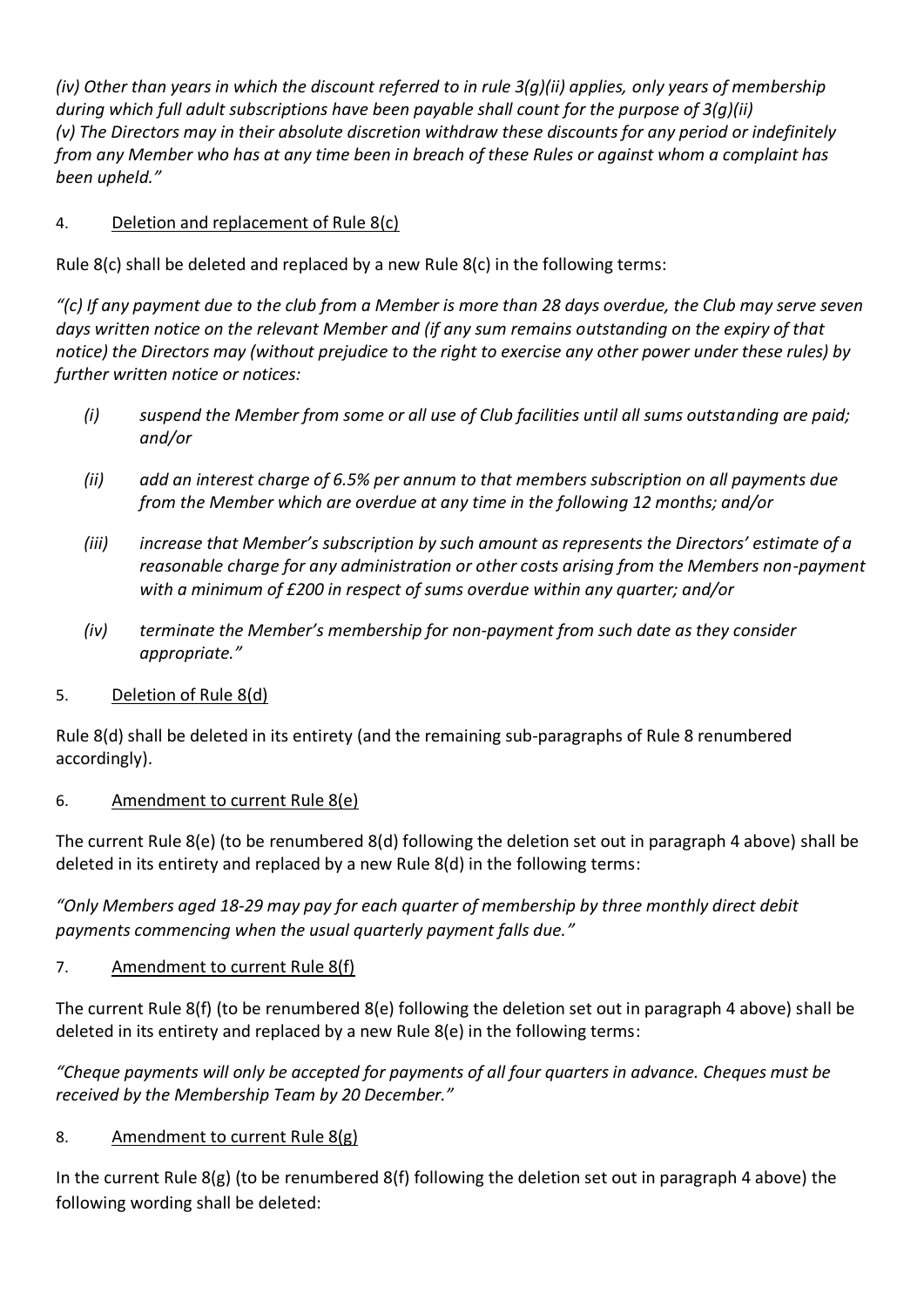*"Since non‐members may not hold shares there is a set procedure for selling them back upon termination of membership."*

#### 9. Deletion of Rule 9

Rule 9 shall be deleted in its entirety and replaced by a new Rule 9 in the following terms:

# *"9. Disposal of shares upon termination*

*Only Club Members may hold shares in RCML. Accordingly, upon the termination of their membership, Members are required to sell their shares in RCML in accordance with such procedure as is in place to facilitate this at the relevant time. The current arrangements envisage those shares will be purchased by the Roehampton Club Trust. Each Member irrevocably authorizes the Directors to direct the trustees of the Roehampton Club Trust, on the Member's behalf, to pay such part of any proceeds of sale to the Club as equals any amount due from that member to the Club at the time of payment of the sale proceeds by the Roehampton Club Trust. The Club shall be entitled to apply any receipt to any outstanding liability of that Member to the Club. The Member will execute (upon the Club's written request) any further document or notice reasonably required to give effect to this Rule."*

#### 10. Deletion and replacement of Rule 21

Rule 21 shall be deleted in its entirety and replaced by a new Rule 21 in the following terms:

#### *"21) Temporary Closure of the Club*

- *a) The Directors may close all or part of the Club or impose other restrictions on the use of Club facilities for such periods or at such times as they think fit where:*
	- *i) they consider it necessary to protect the health or safety of Members, staff or visitors; and/or*
	- *ii) they are required to do so in order to comply with any legal requirement; and/or*
	- *iii) they reasonably consider it necessary in the interest of Members and/or staff generally.*
- *b) In the event of a closure under this rule, the Club will provide written information to Members setting out the arrangements operating and will continue regularly to update that information for the duration of any closure or other restrictions.*
- *c) The Club may vary the extent of or end any closure or restrictions as and when the Directors consider it appropriate to do so and will for that purpose keep changing circumstances under close review.*
- *d) The Directors may agree to defer the payment of any sum due to the Club from a Member where that Member is experiencing serious financial hardship."*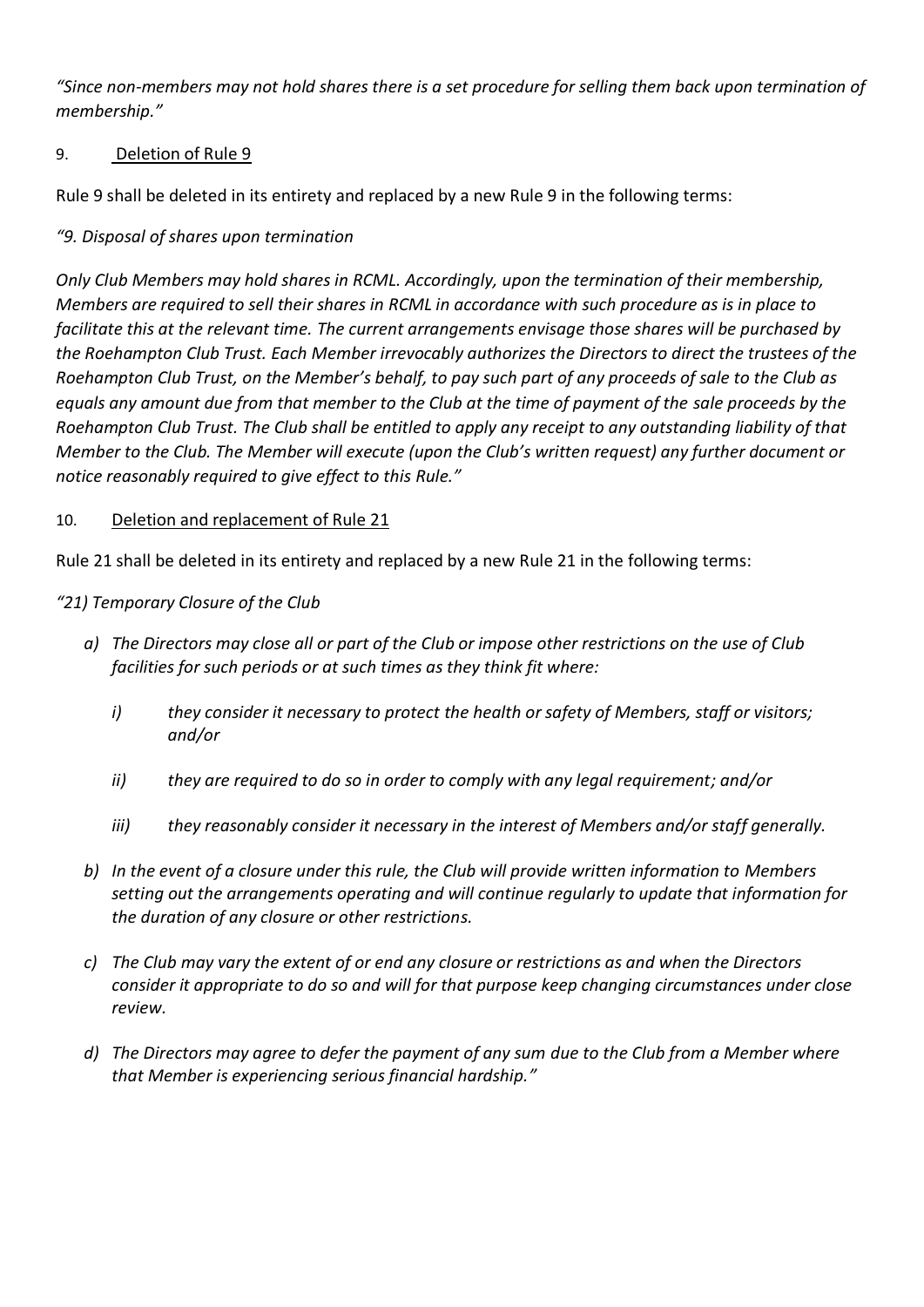# **Revised Club Rules**



#### **6. TERMS OF MEMBERSHIP**

#### **Member Code of Conduct**

Members are expected to be considerate at all times to other Members, guests, visitors and staff while on club premises, when communicating with them in any form and are expected not to offend by either behaviour, conduct, language or dress.

If a Board Director or the Chief Executive considers that there may have been a breach of any of the Club Rules, Bye-Laws, or Code of Conduct on the part of any Member either on Club Premises, while representing the club outside of club premises, or elsewhere, that is considered damaging to the reputation, character, interests or good order of the Club, then the Chief Executive will refer the matter to the Board's Disciplinary Panel for review.

#### **Other Terms of Membership**

(a) Members will pay a quarterly subscription, in advance, for each quarter of membership, at the quarterly subscription rate, which will be fixed for each calendar year and notified to Members in the November of each preceding year. A Member who pays their quarterly subscription in respect of the second, third and fourth calendar quarters of any year in advance and at the same time as the first quarter, will have a discount of 6.5% applied to that payment.

(b) Members who join the Club after 1 April in any calendar year will pay, in addition to the entrance fee and the amount required for the share qualification, quarterly subscriptions for each remaining quarter of the calendar year in which they join, calculated from the first of the month in which they join.

(c) Members may resign their membership with effect on and from 31 December in any calendar year by giving a minimum of one month's notice of their intention to resign. Last date for resignations in any given year is 30 November. Any Member resigning shall, for the avoidance of doubt, remain liable to pay all subscriptions in respect of the remaining period of their membership.

(d) Members wishing to transfer to Absent Membership should apply in writing to the Membership Team.

(e)

(i) A Member may only resign in accordance with rule 6(c) but the Directors may, in their absolute discretion, agree to an earlier termination of membership, where there is a good reason to do so, on such terms as they consider appropriate.

(ii) Where a Member gives notice to resign the following provisions shall apply:

- a) Notice of resignation received after the 30 November in any year shall be deemed to take effect on the 31 December of the following year unless the Directors agree to an earlier termination under rule 6(e).
- b) Subscriptions (in part or in full), entrance fee, levy and application fees will not be refunded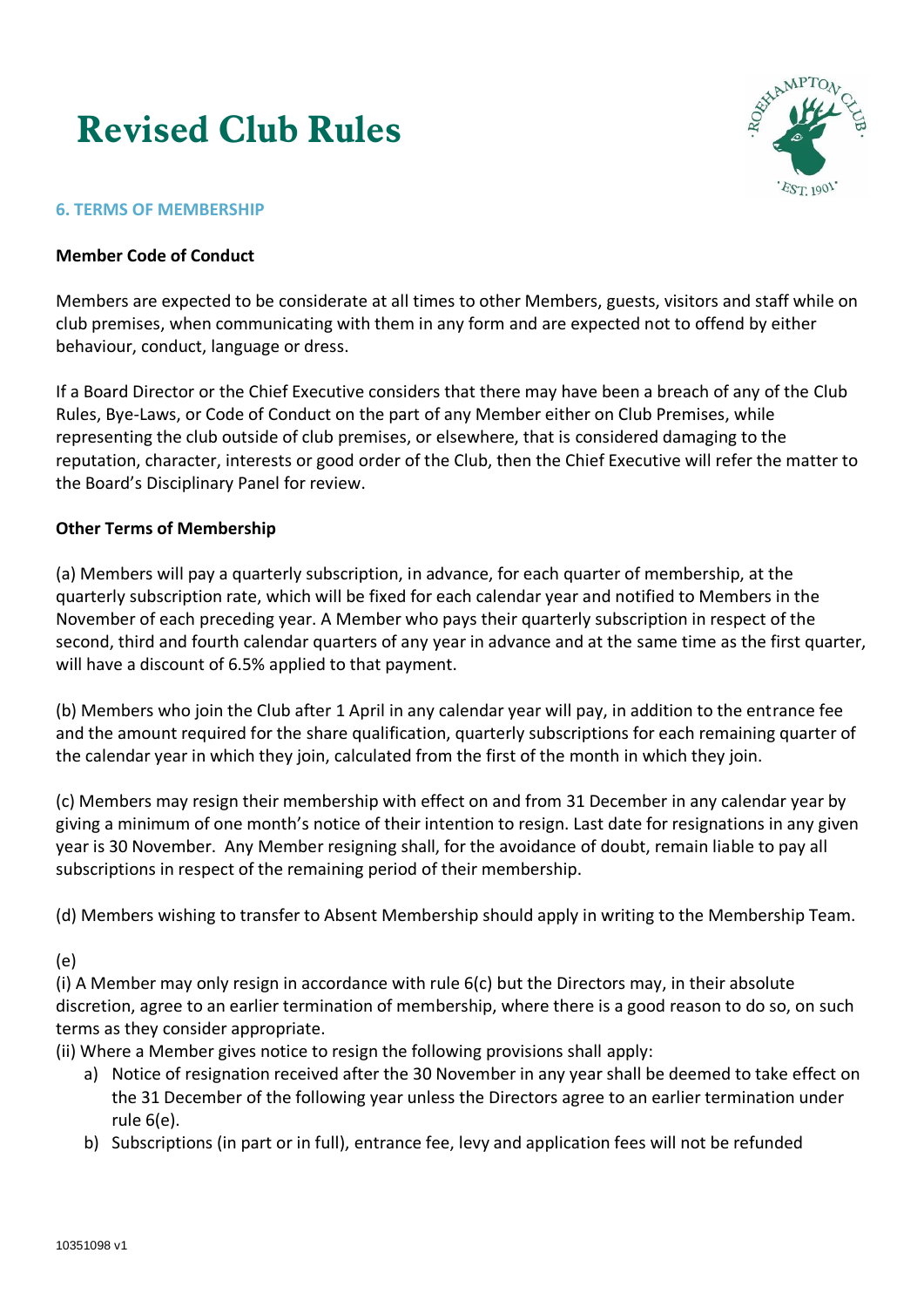(f)

(i) In respect of the year ending 31 December 2020, Members who have reached the age of 70 and have been Members for a continuous period of 30 years are entitled to a discount of 13.5% in their category subscription, except for Non Playing and Absent Members.

(ii) From 1 January 2021, Members who have been Members for a continuous period of 35 years will receive a discount of 12% in their category subscription, and Members who have been Members for a continuous period of 40 years will receive a discount of 15% in their category subscription.

(iii) These discount arrangements will not apply to Members who have been Non Playing or Absent Members during the relevant period of continuous membership (save to the extent the Directors determine otherwise),

(iv) Other than years in which the discount referred to in rule 3(g)(ii) applies, only years of membership during which full adult subscriptions have been payable shall count for the purpose of  $3(g)(ii)$ (v) The Directors may in their absolute discretion withdraw these discounts for any period or indefinitely

from any Member who has at any time been in breach of these Rules or against whom a complaint has been upheld.

(g) Members may change to another category of membership where there are vacancies. If no vacancies exist their name will be added to a waiting list.

(h) Members wishing to change their membership category will be required to pay any difference in the membership fees pro rated from the date of change in membership.

(i) An Annual Levy payment will be added to the accounts of all Members 26 years and over with the exception of Honorary and Absent Members. The levy is to be spent on food and drink in Club outlets and any such funds not spent by 31 December each year will be forfeit.

(j) The Club takes tax evasion very seriously and if the Club suspects any fraudulent activity this will be reported to the relevant authorities.

# **8. SUBSCRIPTIONS AND SHARES**

Subscriptions are due on the first working day of each calendar quarter and payable by Direct Debit. A Member who pays their quarterly subscriptions in respect of the second, third and fourth calendar quarters of any year in advance and at the same time as the first quarter, will have a discount of 6.5% applied to that payment.

(a) Members will be informed during November as to their subscription, locker rentals etc. for the coming year. Members must check their Payment Notices and should notify the Membership Office, in writing, of any queries as soon as possible and, in any event, no later than 7 December.

(b) No Member may participate in any of the advantages or privileges of the Club until their subscription fees have been paid.

(c) If any payment due to the club from a Member is more than 28 days overdue, the Club may serve seven days written notice on the relevant Member and (if any sum remains outstanding on the expiry of that notice) the Directors may (without prejudice to the right to exercise any other power under these rules) by further written notice or notices:

(i) suspend the Member from some or all use of Club facilities until all sums outstanding are paid; and/or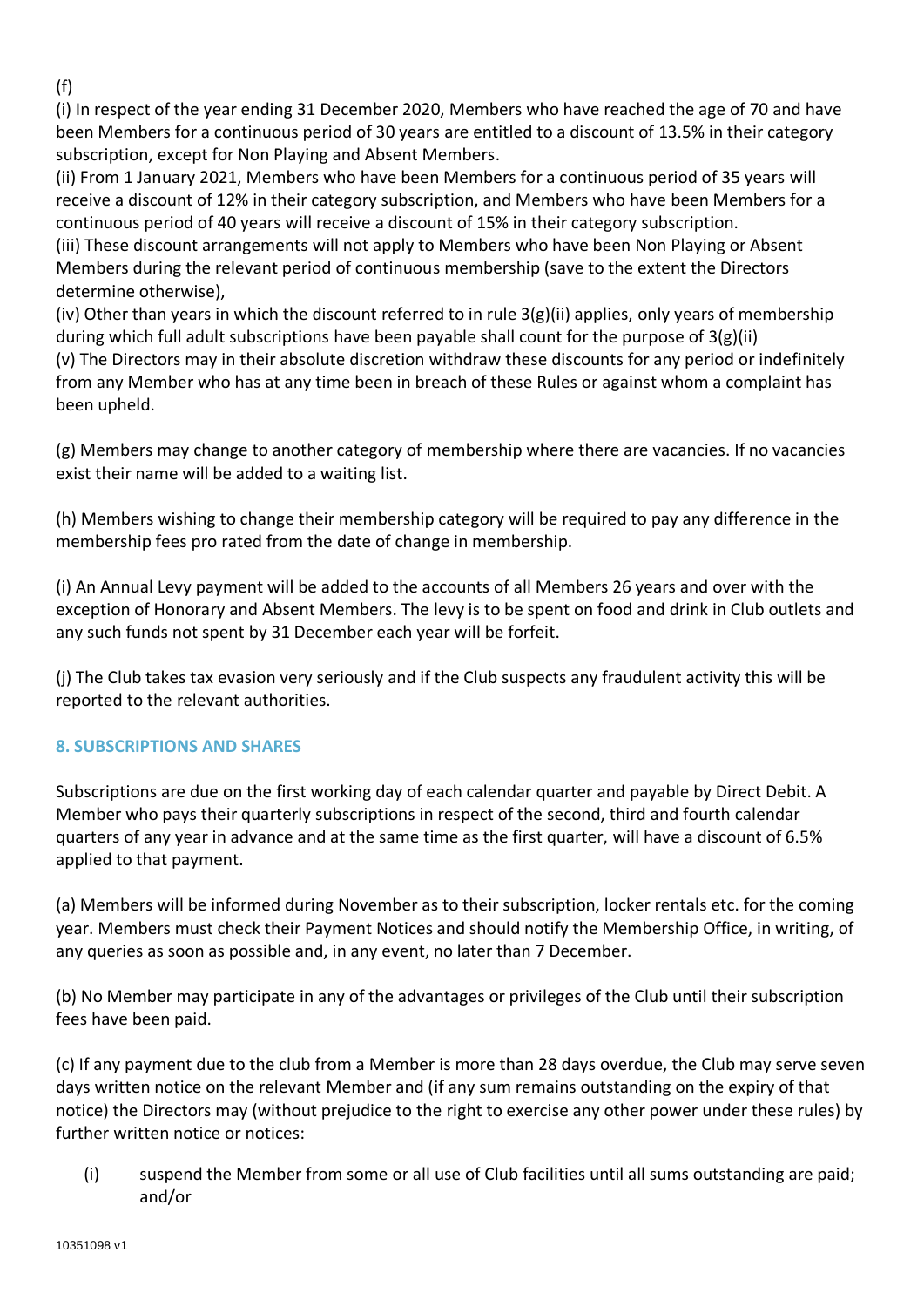- (ii) add an interest charge of 6.5% per annum to that members subscription on all payments due from the Member which are overdue at any time in the following 12 months; and/or
- (iii) increase that Member's subscription by such amount as represents the Directors' estimate of a reasonable charge for any administration or other costs arising from the Members nonpayment with a minimum of £200 in respect of sums overdue within any quarter; and/or
- (iv) terminate the Member's membership for non-payment from such date as they consider appropriate.

(d) Only Members aged 18-29 may pay for each quarter of membership by three monthly, direct debit payments commencing when the usual quarterly payment falls due.

(e) Cheque payments will only be accepted for payments of all four quarters in advance. Cheques must be received by the Membership Team by 20 December.

(f) Members aged 40 years and over are required to purchase four shares in RCML on joining. Members aged 35‑39 years are required to purchase two shares in RCML on joining and then upon reaching the age of 40 years a purchase of two more shares will be required. Failure to purchase the required number of shares may result in termination of membership. Shares are currently priced at £365 each. They may be purchased in full upon joining or phased over a one-year period with a 10% surcharge added per annum. Share Certificates are issued upon final payment.

#### **9. DISPOSAL OF SHARES UPON TERMINATION**

Only Club Members may hold shares in RCML. Accordingly, upon the termination of their membership, Members are required to sell their shares in RCML in accordance with such procedure as is in place to facilitate this at the relevant time. The current arrangements envisage those shares will be purchased by the Roehampton Club Trust. Each Member irrevocably authorizes the Directors to direct the trustees of the Roehampton Club Trust, on the Member's behalf, to pay such part of any proceeds of sale to the Club as equals any amount due from that Member to the Club at the time of payment of the sale proceeds by the Roehampton Club Trust. The Club shall be entitled to apply any receipt to any outstanding liability of that Member to the Club. The Member will execute (upon the Club's written request) any further document or notice reasonably required to give effect to this Rule.

#### **21. TEMPORARY CLOSURE OF THE CLUB**

- (a) The Directors may close all or part of the Club or impose other restrictions on the use of Club facilities for such periods or at such times as they think fit where:
	- i) they consider it necessary to protect the health or safety of Members, staff or visitors; and/or
	- ii) they are required to do so in order to comply with any legal requirement; and/or
	- iii) they reasonably consider it necessary in the interest of Members and/or staff generally.
- (b) In the event of a closure under this rule, the Club will provide written information to Members setting out the arrangements operating and will continue regularly to update that information for the duration of any closure or other restrictions.